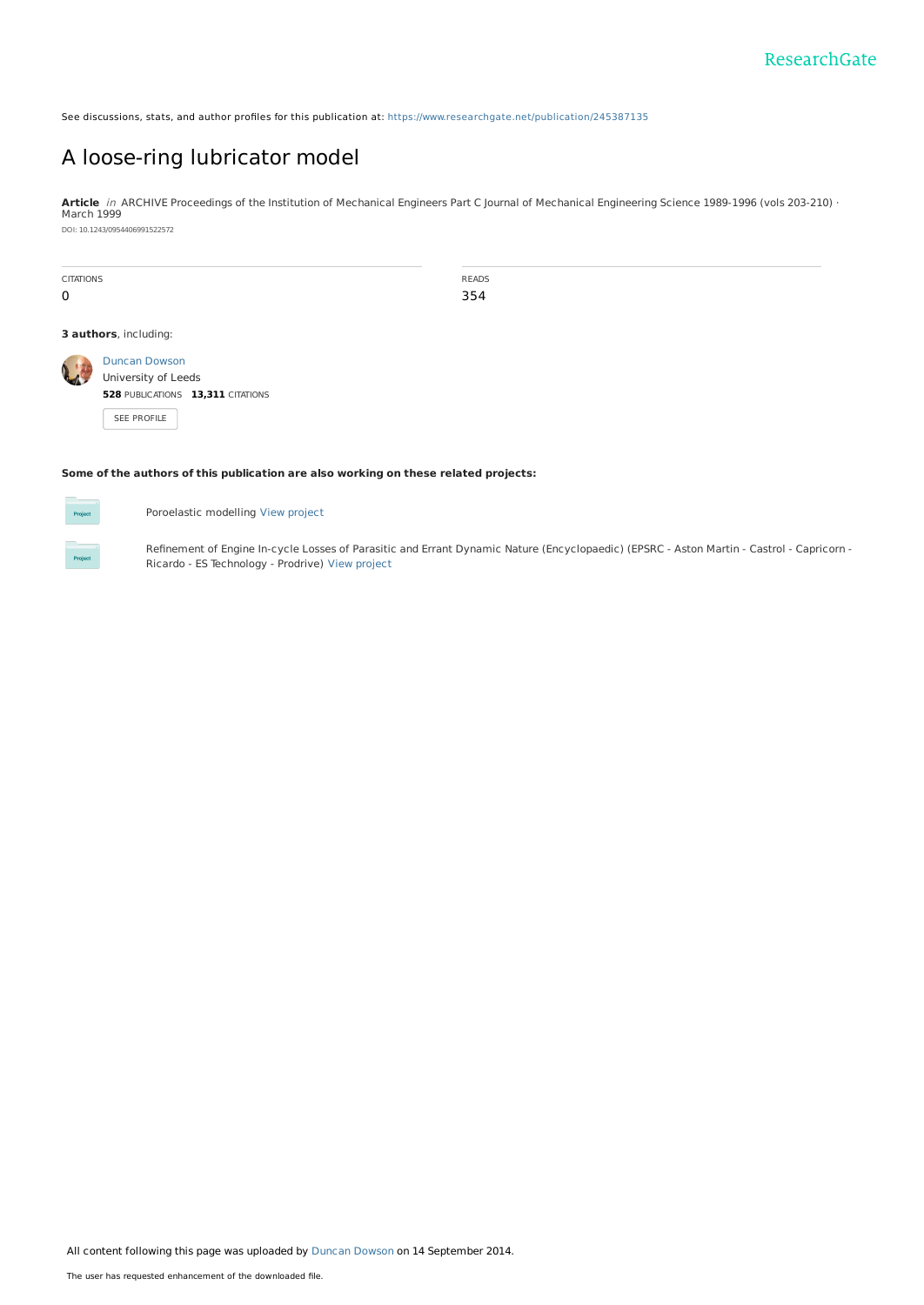# Engineering Science Engineers, Part C: Journal of Mechanical Proceedings of the Institution of Mechanical

<http://pic.sagepub.com/>

# **A loose-ring lubricator model**

DOI: 10.1243/0954406991522572 199 Proceedings of the Institution of Mechanical Engineers, Part C: Journal of Mechanical Engineering Science 1999 213: G. E. Innes, D Dowson and C. M. Taylor

> <http://pic.sagepub.com/content/213/3/199> The online version of this article can be found at:

> > Published by: **SSAGE**

<http://www.sagepublications.com>

On behalf of:



[Institution of Mechanical Engineers](http://www.imeche.org/home)

**Science can be found at: Additional services and information for Proceedings of the Institution of Mechanical Engineers, Part C: Journal of Mechanical Engineering**

**Email Alerts:** <http://pic.sagepub.com/cgi/alerts>

**Subscriptions:** <http://pic.sagepub.com/subscriptions>

**Reprints:** <http://www.sagepub.com/journalsReprints.nav>

**Permissions:** <http://www.sagepub.com/journalsPermissions.nav>

**Citations:** <http://pic.sagepub.com/content/213/3/199.refs.html>

>> [Version of Record -](http://pic.sagepub.com/content/213/3/199.full.pdf) Mar 1, 1999

[What is This?](http://online.sagepub.com/site/sphelp/vorhelp.xhtml)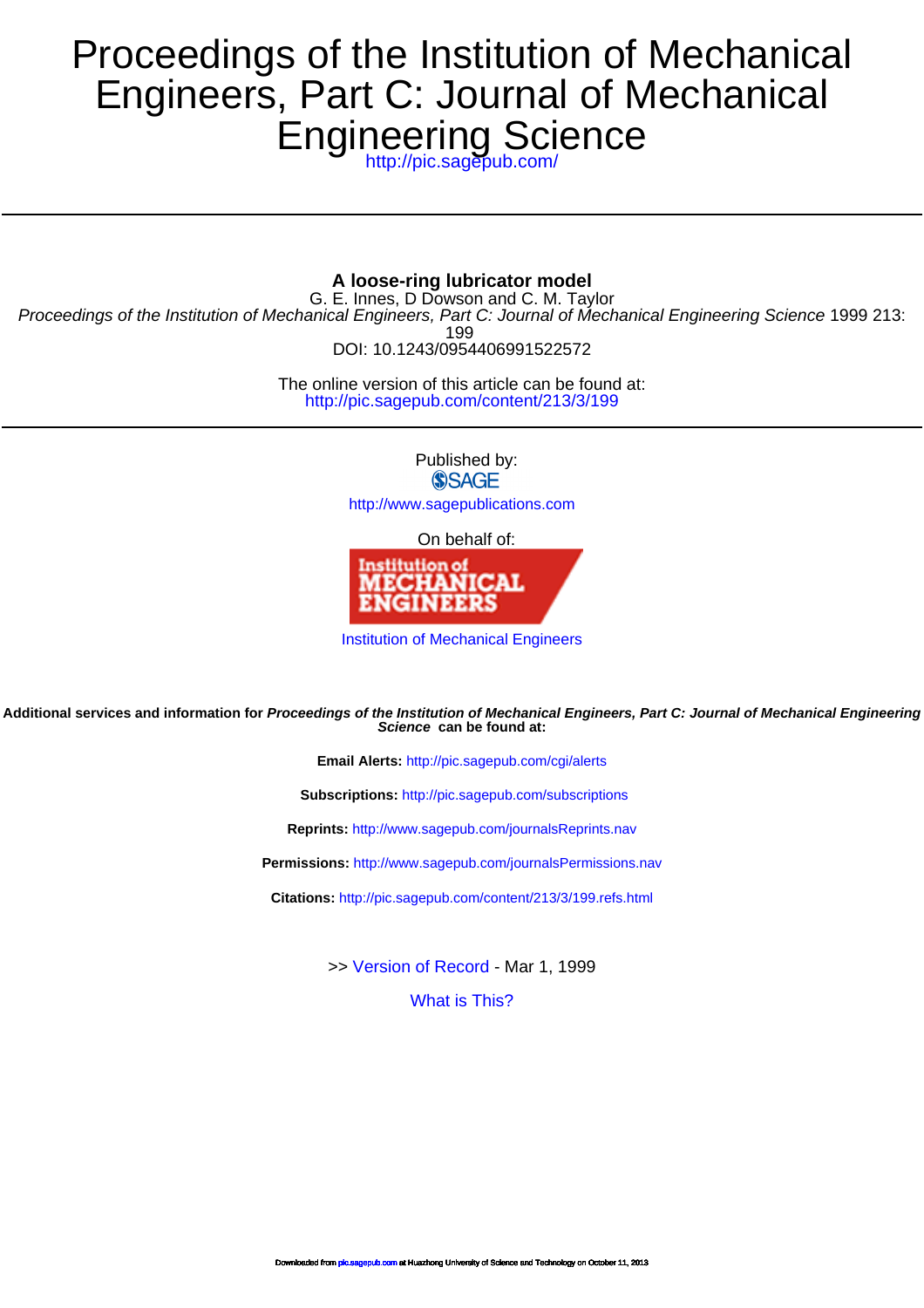# **A loose-ring lubricator model**

### **G E Innes, D Dowson** and **C M Taylor\***

Department of Mechanical Engineering, University of Leeds, UK

**Abstract:** The loose-ring lubricator is used as a pump within self-contained journal bearings to deliver lubricating fluid from a reservoir or sump to the bearing. It is desired to understand its behaviour sufficiently to be able to predict the performance of new designs. An analytical model is derived that uses the balance of forces acting on the ring to predict the ring speed. The delivered flowrate is then estimated using viscous lifting theory. The results compare favourably with experimental data and published empirical models. Improvements are also suggested to account for additional influences that might affect actual lubricator operation.

**Keywords:** self-contained lubricator, journal bearing, ring speed, viscous lifting, delivery flowrate

- 
- 
- *b* width (m)  $p$  kinematic viscosity (m<sup>2</sup>/s)<br> *B* non-dimensional width  $= b/[Rh_0]^{1/2}$   $\rho$  density (kg/m<sup>3</sup>) *B* non-dimensional width =  $b/[(Rh_0)^{1/2}]$   $\rho$  density (kg/m<sup>3</sup>) <br> *Ca* capillary number =  $u\eta/\gamma$   $\phi$  attitude angle
- *Ca* capillary number =  $u\eta/\gamma$   $\phi$  attitude angle<br> *C<sub>f</sub>* drag coefficient  $\phi_r$  ring taper angle
- 
- $C_f$  drag coefficient  $D$  non-dimensional film thickness =  $h(\rho g/\gamma)^{1/2}$ <br> *F* tangential force (N)
- 
- *F* tangential force (N)<br> *Fp* fluid property number =  $\eta(g/\rho\gamma^3)^{1/4}$ <br> *g* gravitational acceleration (9.81 m/s<sup>2</sup>) 1, 2 sequential values
- *g* gravitational acceleration (9.81 m/s<sup>2</sup>) 1, 2 sequential values film thickness (m)  $\infty$  asymptotic value
- *film thickness* (m)
- *i* ring immersion depth (m) c contact
- $I_{\rm m}$ m submerged fraction= $[\cos^{-1}(1-i/r)]$ <br>geometric factor
- $k_{\rm g}$
- *K* correction factor **o** origin (or overall)
- *L* length (m) p perimeter
- 
- *n* number of contacts r ring<br> *P* radial force (N) rec recir
- 
- *q* flow per unit width  $(m^2/s)$  s shaft (or sump)<br> *q* flowrate  $(m^3/s)$  s shaft (or sump)<br> *x* horizontal comp
- 
- 
- *R* reduced radius =  $(r_s^{-1} r_r^{-1})^{-1}$  (m)<br> *Re* Reynolds number =  $[u(2r)]/v$ <br> *s* ring thickness (m)
- *Re* Reynolds number =  $[u(2r)]/v$ <br>*s* ring thickness (m)
- 
- *u* velocity
- 
- 

- **NOTATION**  $\gamma$  surface tension (N/m)<br> $\eta$  dynamic viscosity (Pa
	- $\eta$  dynamic viscosity (Pa s)<br>  $\theta$  angle in ring coordinates
	-
- *A* area (m<sup>2</sup>)  $\theta$  angle in ring coordinates<br> *b* width (m)  $\theta$  kinematic viscosity (m<sup>2</sup>/s)
	-
	-
	-

- 
- 
- 
- $\int$ / $\pi$  f film
- g geometric factor *F* tangential component<br>Correction factor of the correction factor of the correction factor of the correction of the correction of the correction of the correction of the correction of the correction of
	-
	-
- *m* mass (kg) *P* radial component
	-
	- *P* radial force (N) rec recirculation
		-
- *q*: flowrate (m<sup>3</sup>/s)  $x$  horizontal component radius (m)  $y$  vertical component
	- *vertical* component

# **1 INTRODUCTION**

The loose-ring lubricator consists of a ring-shaped piece  $\alpha$  non-dimensional coefficient of material that rests on a horizontal shaft and is driven of material that rests on a horizontal shaft and is driven by friction as the shaft rotates (Fig. 1). The rotating ring raises a thin film of liquid from the sump and delivers a The MS was received on 15 January 1997 and was accepted after revision<br>for publication on 10 June 1998.<br>\* Corresponding author: Department of Mechanical Engineering,<br>ture, low cost, high reliability, low power consumption<br> *Institute, low cost, high reliability, low power consumption*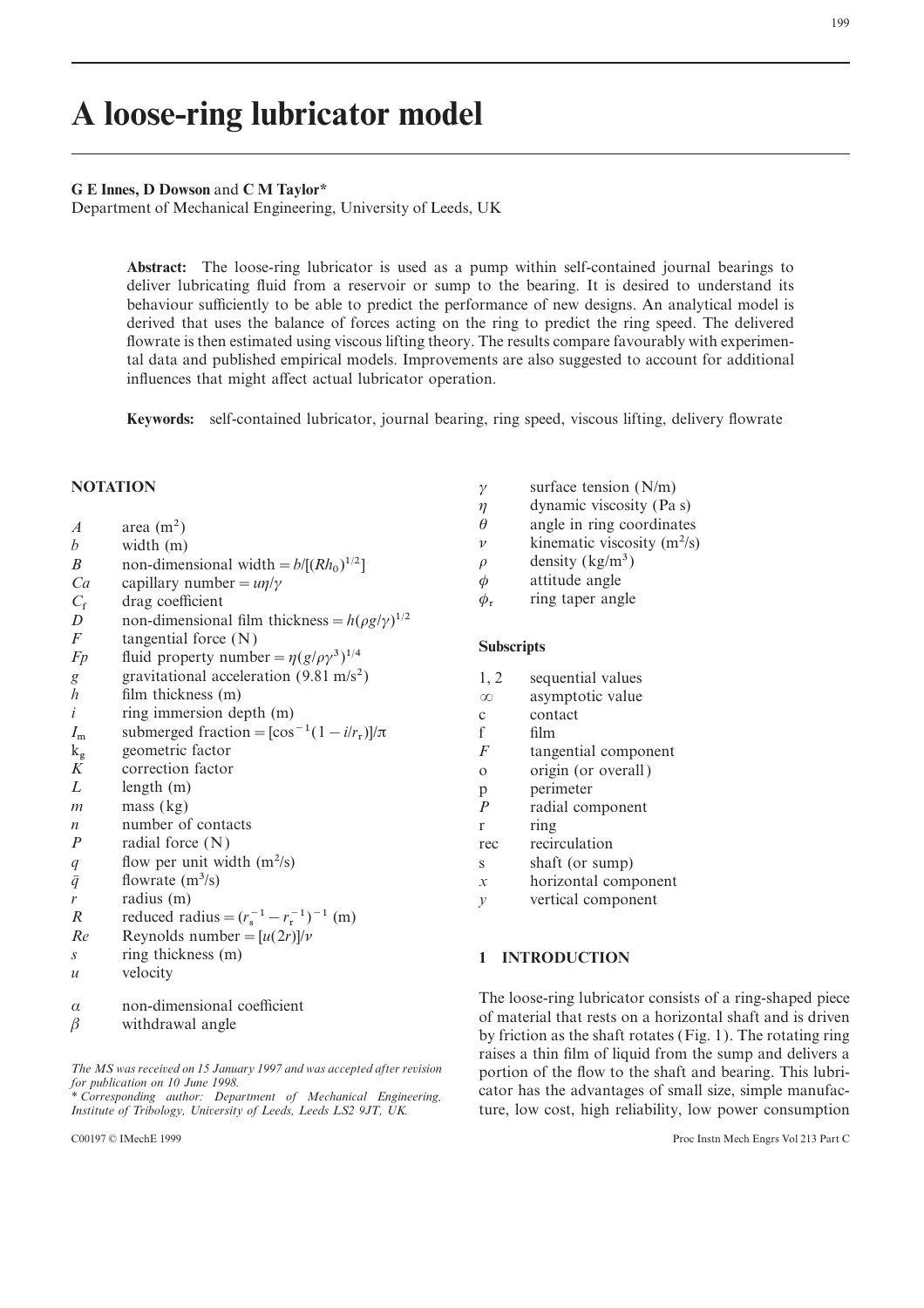

 $\mathbf{c})$ 

**Fig. 1** Definition diagram of a loose-ring lubricator: (a) side view; (b) front view; (c) cross-sectional view

and self-contained operation. It is limited, however, in independently observed by Baildon [**3**]. The former were the capacity to deliver the high lubricant flowrates the first to suggest that the behaviour of a loose-ring needed for some bearing designs, i.e. for cooling. Interval using the predicted using lubrication theory

to improve the capacity and robustness of the loose-ring for skin friction in the sump and the work done in lifting or 'oil ring' design. The first well-known scientific study the liquid. Their data were used by Hersey [**4**] to produce of oil rings was by Karelitz [**1**], who published data for the first mathematical description of ring delivery flowseveral sizes of ring. He varied parameters such as ring rate. That same year a group of papers on ring and disc immersion, lubricant viscosity, ring weight and cross- lubricators were presented at a conference on lubrication sectional geometry in an attempt to see what factors [**3**, **5**, **6** ]. More experimental work appeared from time affected the ring speed and hence the delivery flowrate. to time [**7**–**10**]. Lemmon and Booser [**11**] used dimen-His study was typical of the experimental/empirical sional analysis along with experimental data to produce approach adopted by subsequent workers. empirical equations for ring speed and lubricant delivery

The next known study was by Baudry and Tichvinsky flowrate. [**2]**, who observed that grooves cut into the ring inner The loose-ring lubricator problem was also taken up surface markedly improved the delivery flowrate, a result by researchers, for instance Keysell [**12**], who began to

Proc Instn Mech Engrs Vol 213 Part C C00197 © IMechE 1999

A number of investigators have reported their efforts for the ring/shaft contact, along with appropriate data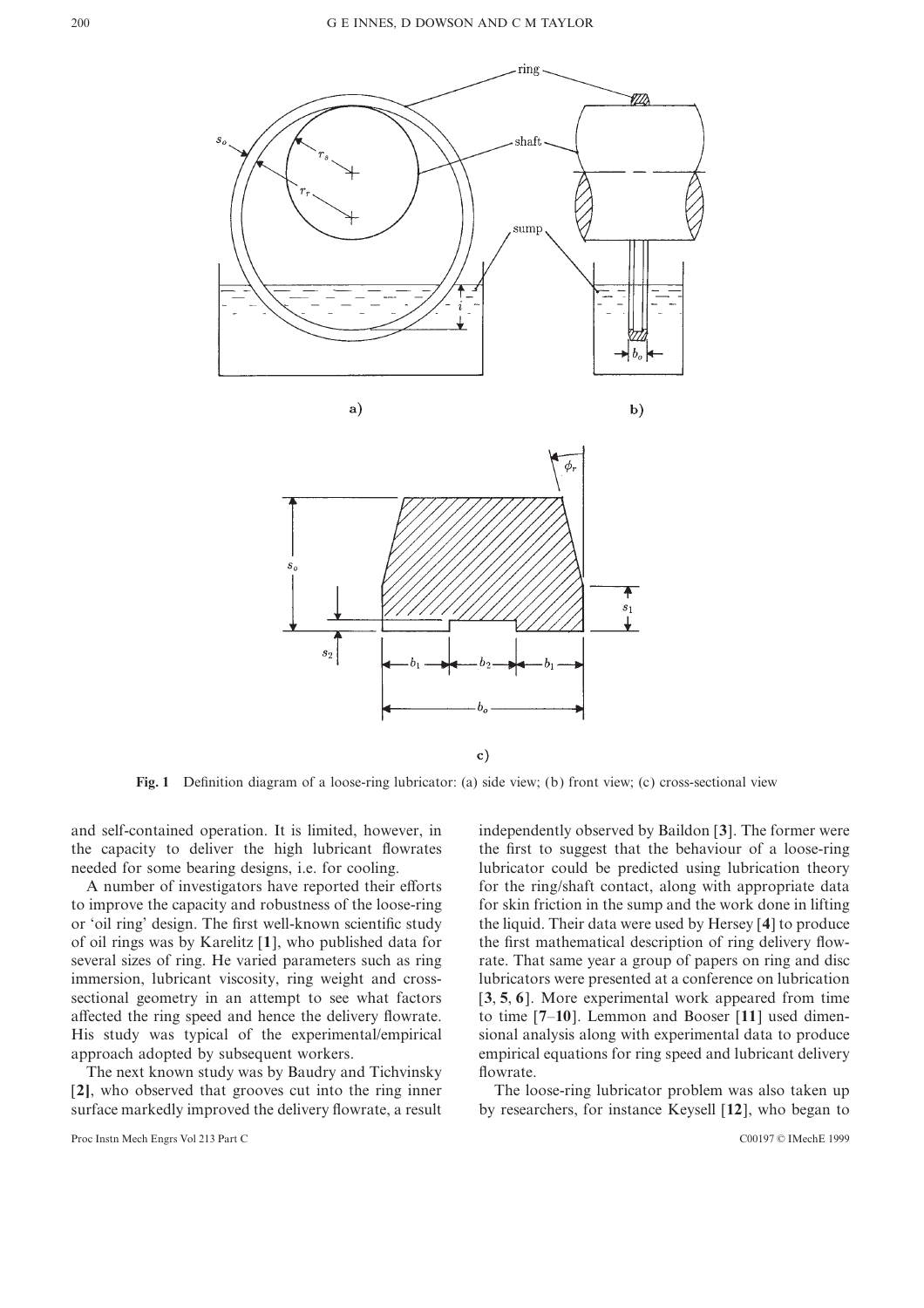develop basic theoretical analyses. The first known attempt to include some form of viscous lifting in the analysis of a ring lubricator was by Mangles [**13**]. He supposed that the lifted flowrate might be related to the momentum thickness of the boundary layer attached to the ring. He obtained delivery flowrate predictions of the right order of magnitude but with the wrong functional dependence on speed. Davies and Smith [**14**] developed a basic analysis of viscous lifting, leading to the film thickness prediction

$$
h = \left(\frac{2u_{\rm r}\eta}{\rho g}\right)^{1/2} \tag{1}
$$

on the lifting side of the ring. No corrections for the observed flow loss mechanisms were developed and so the delivery flowrate predictions were usually substantially in error when compared with their experimental data.

More recently a number of authors have considered the advanced development of self-contained lubricators [**15**–**18**]. A detailed thermal analysis of a ring-lubricated journal bearing was presented by Dowson *et al*. [**19**]. Unfortunately, there was no general analytical estimate **Fig. 2** Forces acting on the ring of the ring flowrate and it had to be supplied experimentally. It was this problem that led to the present research.

The lack of detailed analysis of the loose-ring lubricator can be traced to the complexity of its operation. grooves) and the sump must balance for steady-state The usual approach has been to simplify the problem by conditions, hence the equations dimensional grouping (Buckingham's pi theorem). This is somewhat arbitrary since there has been only a fuzzy understanding of the important primary quantities to begin with. The number of variables affecting oil rings (Forque) 0. is at least 11, i.e. three fluid properties  $\eta$ ,  $\rho$  and  $\gamma$ , three ring dimensions  $r_r$ ,  $b_o$  and  $s_o$ , ring mass  $m_r$ , ring immer-<br>where subscripts c and s refer to the contact and sump a first-principles model capable of predicting ring speeds. the latter has been the use of viscous lifting theory developed by physicists and chemical engineers interested in coating processes. The cross-disciplinary nature of this fundamental physical process has been clearly revealed. ant variables have been available for some time but not<br>
The model below is valid for  $\phi \rightarrow 0$ , i.e. the sump drag<br>
is much less than the ring weight. To simplify the prob-The building blocks to enable the prediction of important variables have been available for some time but not

The dynamic forces acting on a loose-ring lubricator are 3. No solid–solid friction occurs in the contact. indicated in Fig. 2 and consist of radial, *P*, and tangen- 4. Boundary layer friction essentially dominates the tial, *F*, components. The forces and torques generated sump drag; i.e. the sump recirculation speed,  $u_{\text{rec}}$ , is by gravity, the *n* ring/shaft contacts (*n* = 1 for no much slower than the ring speed,  $u_r$ .



(Vertical) 
$$
0 = -F_{sy} + P_s - (m_r + m_f)g - nF_{cy} + nP_{cy}
$$
\n(2)

$$
(Torque) \t 0 = -Fs \times (rr + so/2) + nFc \times rr \t (3)
$$

de refer to the con ring dimensions  $r_r$ ,  $b_o$  and  $s_o$ , ring mass  $m_r$ , ring immer-<br>sion *i*, gravity *g* and two shaft variables  $r_s$  and  $u_s$ .<br>Nonetheless, the authors have developed an analytical component. The attitude angle,  $\phi$ , is a Nonetheless, the authors have developed an analytical component. The attitude angle,  $\phi$ , is a measure of the component of the component of the component of the component of the component of the component of the componen approach to all aspects of the problem that has yielded dominance of the ring weight compared with the other<br>a first-principles model capable of predicting ring speeds forces. This may be evaluated by taking moments about and lubricant delivery flowrates. A key feature enabling the ring/shaft contact, noting that the mass of the lifted the latter has been the use of viscous lifting theory devel- oil is small compared with that of the ring:

$$
(\text{Torque}) \quad 0 = -F_s \times 2r_r + m_r g \times r_r \sin \phi \tag{4}
$$

$$
\phi = \sin^{-1} \frac{2F_s}{m_r g} \approx \frac{2F_s}{m_r g} \tag{5}
$$

is much less than the ring weight. To simplify the problem, the following assumptions are made:

- **2 ANALYSIS** 1. Finite width lubrication theory holds for the ring/shaft contact.
- 2. Relieved sections of the contact (grooves) generate **2.1 Force balance** negligible forces.
	-
	- sump drag; i.e. the sump recirculation speed,  $u_{\text{rec}}$ , is much slower than the ring speed,  $u_r$ .

r C00197 © IMechE 1999 Proc Instn Mech Engrs Vol 213 Part C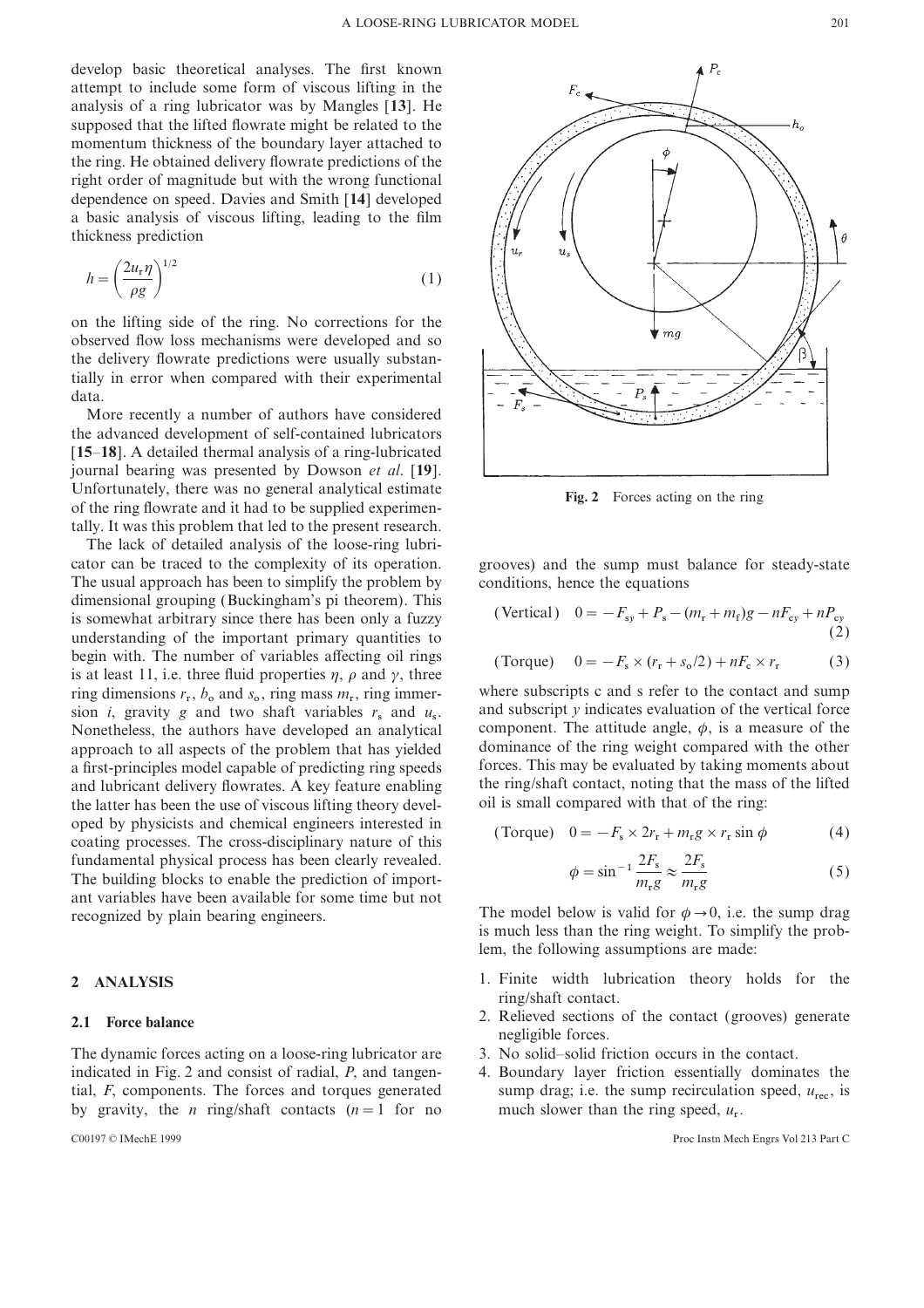- 5. Sump buoyancy, *P*, lifted film weight, *m*
- face tension,  $\gamma L_p$ , forces are all negligible.<br>The liquid properties are constant; i.e. 6. The liquid properties are constant; i.e. isothermal  $\overline{P}_c = 2.447 K_P \frac{R}{h_o}$  (6) conditions exist.

This last condition does not particularly limit the usefulness of the analysis, even if the ring operates in a nonisothermal environment. The ring has both greater contact area and contact time per revolution with the sump than with the shaft. Thus the entire ring and entrained fluid film will be essentially at sump temperature, even if the shaft is not. Only for a large temperature difference if the shaft is not. Only for a large temperature difference tial force, including the web traction downstream of the be expected to fail.

analyses in themselves, as outlined in the following sections. The ring speed model is then derived from equa-

## **2.2 Ring/shaft contact**

The ring/shaft contact may be considered to be a hydrodynamically lubricated contact, assuming that no solid– solid friction occurs. This will be the case above a minimum shaft speed, when the hydrodynamic film becomes thick enough to separate completely the ring and shaft surfaces. An analysis of infinitely wide cylinders in lubricated contact has been presented by Dowson and Higginson [20]. With the addition of finite width correction terms,  $K$ , the forces acting on the ring for a single

*g*, and sur-<br>
ring/shaft contact of width  $b_1$  may be written as

$$
\bar{P}_{\rm c} = 2.447 K_P \frac{R}{h_{\rm o}} \tag{6}
$$
\n
$$
\bar{F}_{\rm c} = -2.301 K_F \left(\frac{R}{h_{\rm o}}\right)^{1/2} - 3.490 \left(\frac{u_{\rm r} - u_{\rm s}}{u_{\rm r} + u_{\rm s}}\right) \left(\frac{R}{h_{\rm o}}\right)^{1/2} \tag{7}
$$

 $(u_r + u_s)$  is the non-dimensional tangen- $(u_{\rm r} + u_{\rm s})$ ] is the non-dimensional radial between shaft and ring would the isothermal assumption nip,  $R = (r_s^{-1} - r_r^{-1})^{-1}$  is the reduced radius of the con-<br>be expected to fail.<br>The various forces acting on the ring require detailed coefficients are upper limiting expected to fail.<br>
The various forces acting on the ring require detailed coefficients are upper limiting values for flooded lubri-, i.e. *<sup>R</sup>*/*<sup>h</sup>* <sup>&</sup>gt;104.

, implies that side leakage tions (2) and (3) using the predictions for the contact will be significant. Corrections to the above equations forces and sump drag. Finally, viscous lifting theory is have been published by Dowson and Whomes [**21**] on presented and applied to the ring inner surface. the basis of numerical solution of the full Reynolds lubrication equation [**22**]. Their side leakage correction data (Figs 3 and 4) have been curve-fitted to yield

$$
K_P = w_P \left(\frac{B^2}{9.79}\right) + (1 - w_P) \left(0.959 - \frac{1.98}{B}\right),
$$
  

$$
w_P = \left(1 + \frac{B^6}{100}\right)^{-1}
$$
 (8)

$$
K_F = w_F \left(\frac{B^2}{16.57}\right) + (1 - w_F) \left(0.974 - \frac{3.86}{B}\right),
$$
  

$$
w_F = \left(1 + \frac{B^5}{500}\right)^{-1}
$$
 (9)



**Fig. 3** Radial force side leakage correction factor  $K_P$  [21]

Proc Instn Mech Engrs Vol 213 Part C C00197 © IMechE 1999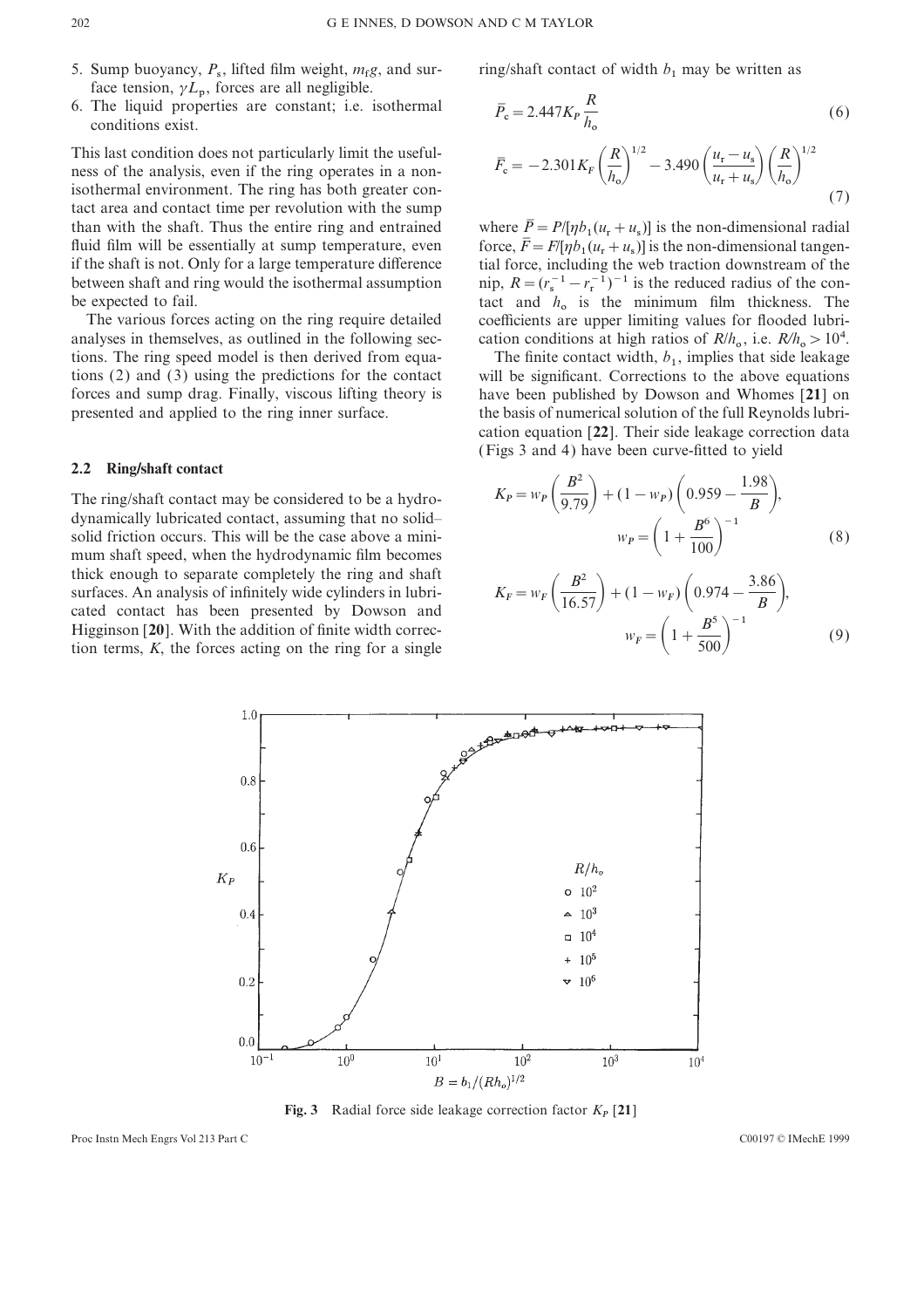

**Fig. 4** Tangential force side leakage correction factor  $K_F$  [21]

where  $B = b_1/(Rh)$ width and *w* is a weighting function with the range cross-section, the quantities  $L$  and  $A$  become  $0 \lt w \lt 1$ . As  $w \rightarrow 1$  ( $B \lt 1$ ) equations (8) and (9) reduce to expressions for 'short' contacts and for  $w \rightarrow 0$  ( $B > 10$ ) they reduce to expressions for 'wide' contacts. As there they reduce to expressions for wide contacts. As there  $A = L \times L_p$  (13)<br>is some dependence on  $R/h_o$ , the curves were fitted to  $A = L \times L_p$  (1–sin  $\phi$ ) (1–sin  $\phi$ ) (1–sin  $\phi$ ) data corresponding to the larger  $R/h$ <br> $R/h \rightarrow \infty$  Technically a correction sh data corresponding to the larger  $R/h_o$  values, i.e.  $R/h_o \to \infty$ . Technically, a correction should also be  $R/h_o \to \infty$ . Technically, a correction should also be applied to the second term of equation (7). However, applied to the second term of equation (7). However, the exact coefficient for the 'short' contact is 3.332, requiring a correction of less than 5 per cent.

## **2.3 Sump model**

For convenience, the sump supplying fluid to the rotating ring may be approximated as an infinite reservoir. For ring may be approximated as an infinite reservoir. For this condition, the fluid drag on a body may be written  $=0.664(\nu L)^{1/2} \rho L_{\rm p}$ this condition, the fluid drag on a body may be written as  $=0.664(2\pi r)$ 

$$
F = C_f \rho \frac{u^2}{2} A \tag{10}
$$

where  $C_f$  is the drag coefficient,  $\rho$  is the fluid density, *u* is the bulk flow speed and *A* is the surface area. is the bulk flow speed and  $\vec{A}$  is the surface area. **2.4 Ring speed model** Neglecting the curvature of the ring surfaces, the flat Using the above models, it is possible to derive an plate boundary layer drag coefficient may be used, expression for the ring speed,  $u_r$ , for a given shaft speed.<br>

$$
C_{\rm f} = 1.328 \left(\frac{v}{Lu}\right)^{1/2}, \qquad u = u_{\rm r} \left(\frac{r_{\rm r} + s_{\rm o}/2}{r_{\rm r}}\right)
$$
 (11)

where  $L$  is the plate length,  $\nu$  is the fluid kinematic viscosity and *u* is the average ring surface speed. Defining COSITY and *u* is the average ring surface speed. Defining  $m_r g = n P_{cy} = 2.447 K_P \frac{m}{h_o} \eta n b_1 (u_r + u_s)$  (17)<br>  $I_m$  as the fraction of the ring circumference submerged  $m_r g = n P_{cy} = 2.447 K_P \frac{m}{h_o} \eta n b_1 (u_r + u_s)$  (17)

$$
C00197 \odot IMechE 1999
$$

in the sump and  $L_p$  as the perimeter length of the ring cross-section, the quantities  $L$  and  $A$  become

$$
L = I_{\rm m}(2\pi)(r_{\rm r} + s_{\rm o}/2)
$$
\n(12)

$$
A = L \times L_{\rm p} \tag{13}
$$

$$
L_{\rm p} \approx 2 \left[ (s_{\rm o} - s_1) \left( \frac{1 - \sin \phi_{\rm r}}{\cos \phi_{\rm r}} \right) + s_1 + b_{\rm o} \right]
$$
 (14)

$$
I_{\rm m} \approx \frac{\cos^{-1}(1 - i/r_{\rm r})}{\pi} \tag{15}
$$

Upon substitution, the drag force becomes

$$
F_{\rm s} = 0.664 \left(\frac{\nu}{Lu}\right)^{1/2} \rho u^2 L \times L_{\rm p}
$$
  
= 0.664 $(\nu L)^{1/2} \rho L_{\rm p} u^{3/2}$   
= 0.664 $(2\pi r_{\rm r} I_{\rm m} \nu)^{1/2} \rho L_{\rm p} \left(1 + \frac{s_{\rm o}}{2r_{\rm r}}\right)^2 u_{\rm r}^{3/2}$  (16)

place boundary layer drag coefficient may be used, expression for the ring speed,  $u_r$ , for a given shaft speed.<br>This is a necessary step before the lubricant delivery flowrate can be predicted. Neglecting the vertical components of the contact traction and sump drag, equation (2) reduces to

$$
m_{\rm r}g = nP_{\rm cy} = 2.447K_P \frac{R}{h_{\rm o}} \eta n b_1 (u_{\rm r} + u_{\rm s}) \tag{17}
$$

Proc Instn Mech Engrs Vol 213 Part C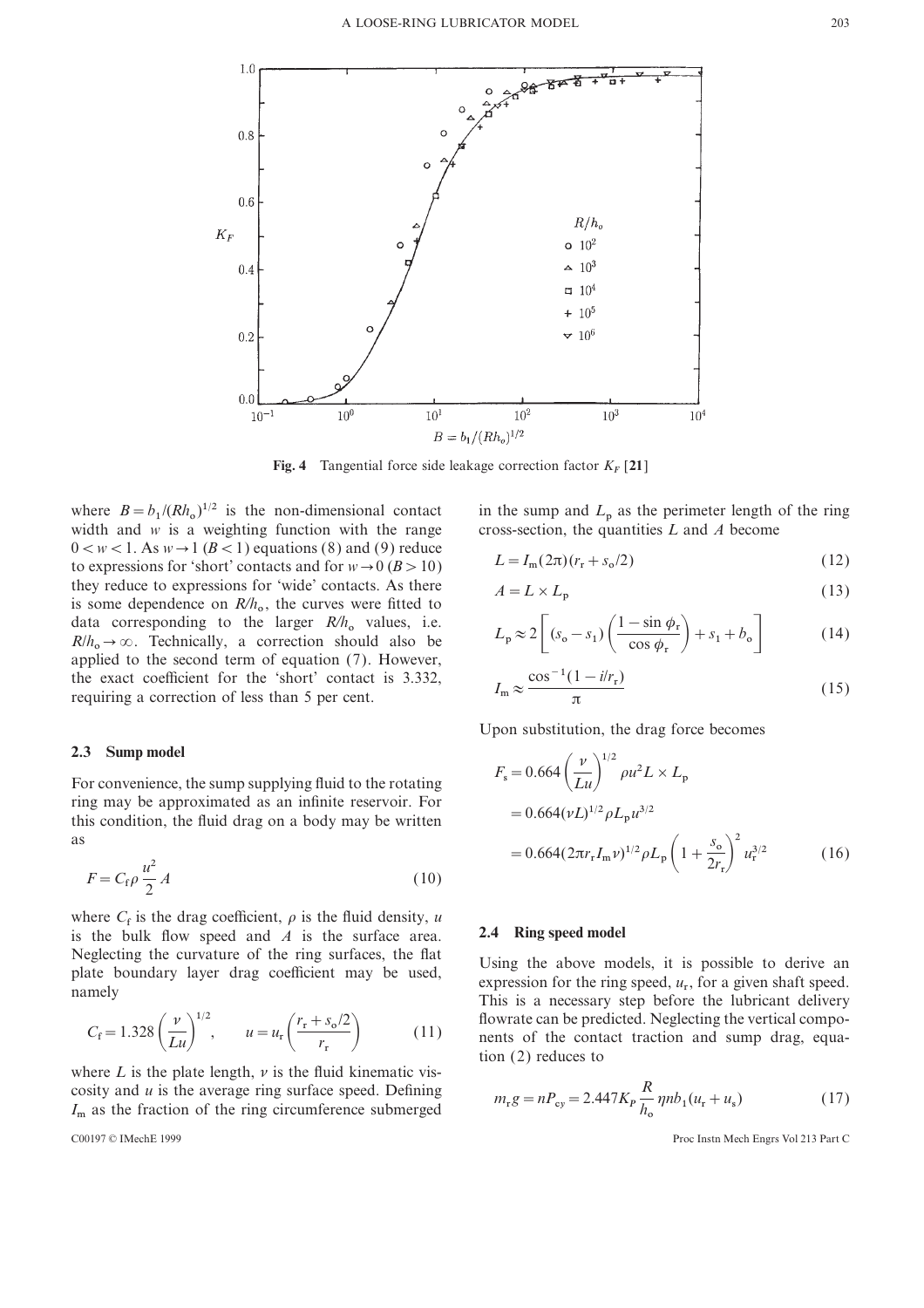and, after rearrangement, gives the film thickness ratio or

$$
\frac{R}{h_o} = \frac{m_r g}{2.447 K_p \eta n b_1} \frac{1}{(u_r + u_s)}
$$
\n(18) 
$$
D_{\infty} = \left(\frac{Ca}{K_3 D_{\infty}^{-1/2}}\right)
$$
\nSubstituting in equation (7) gives the traction force

$$
F_c = -2.301 K_F \left(\frac{R}{h_o}\right)^{1/2} \eta n b_1 (u_r + u_s)
$$
\n
$$
-3.490 \left(\frac{R}{h_o}\right)^{1/2} \eta n b_1 (u_r - u_s)
$$
\n
$$
= -k_{c1} \frac{u_r + u_s}{(u_r + u_s)^{1/2}} - k_{c2} \frac{u_r - u_s}{(u_r + u_s)^{1/2}}
$$
\n(19) where  $Ca = \frac{u_l}{\gamma}$  is the capillary number (non-dimensional asymptotic film thickness,  $Fp = \eta (g/\rho \gamma^3)^{1/4}$  is the fluid

Noting that  $F_s = k_s u_r^{3/2}$ , the ring sp equation (3): (Fig. 2). The coefficient  $\alpha$  was constant in the original

$$
k_{s}u_{r}^{3/2} \times r_{r}\left(1+\frac{s_{o}}{2r_{r}}\right)
$$
\n
$$
= -\left(k_{c1}\frac{u_{r}+u_{s}}{(u_{r}+u_{s})^{1/2}}+k_{c2}\frac{u_{r}-u_{s}}{(u_{r}+u_{s})^{1/2}}\right) \times r_{r}
$$
\n
$$
u_{r}^{2}k_{s}\left(1+\frac{s_{o}}{2r_{r}}\right)\left(1+\frac{u_{s}}{u_{r}}\right)^{1/2}
$$
\n
$$
= -[k_{c1}(u_{r}+u_{s})+k_{c2}(u_{r}-u_{s})]
$$
\n
$$
= -i_{c1}(u_{r}+u_{s})+i_{c2}(u_{r}-u_{s})
$$
\n
$$
= -i_{c1}(u_{r}+u_{s})+i_{c2}(u_{r}-u_{s})
$$
\n
$$
= -i_{c2}(u_{r}+u_{s})+i_{c2}(u_{r}-u_{s})
$$
\n
$$
= -i_{c1}(u_{r}+u_{s})+i_{c2}(u_{r}-u_{s})
$$
\n
$$
= -i_{c2}(u_{r}+u_{s})+i_{c2}(u_{r}-u_{s})
$$
\n
$$
= -i_{c1}(u_{r}+u_{s})+i_{c2}(u_{r}-u_{s})
$$
\n
$$
= -i_{c2}(u_{r}+u_{s})+i_{c2}(u_{r}-u_{s})
$$
\n
$$
= -i_{c1}(u_{r}+u_{s})+i_{c2}(u_{r}-u_{s})
$$
\n
$$
= -i_{c1}(u_{r}+u_{s})+i_{c2}(u_{r}-u_{s})
$$
\n
$$
= -i_{c1}(u_{r}+u_{s})+i_{c2}(u_{r}-u_{s})
$$
\n
$$
= -i_{c1}(u_{r}+u_{s})+i_{c2}(u_{r}-u_{s})
$$
\n
$$
= -i_{c1}(u_{r}+u_{s})+i_{c2}(u_{r}-u_{s})
$$
\n
$$
= -i_{c1}(u_{r}+u_{s})+i_{c2}(u_{r}-u_{s})
$$
\n
$$
= -i_{c1}(
$$

$$
u_{\rm r}^{2} + u_{\rm r} \left( \frac{k_{\rm c1} + k_{\rm c2}}{k'_{\rm s}} \right) + u_{\rm s} \left( \frac{k_{\rm c1} - k_{\rm c2}}{k'_{\rm s}} \right) = 0
$$
\n
$$
u_{\rm r}^{2} + 2K_{1}u_{\rm r} + K_{2}u_{\rm s} = 0
$$
\n
$$
u_{\rm r} = K_{1} \left[ -1 + \left( 1 - \frac{K_{2}u_{\rm s}}{K_{1}^{2}} \right)^{1/2} \right]
$$
\nwhere\n
$$
u_{\rm r} = \left[ -1 + \left( 1 - \frac{K_{2}u_{\rm s}}{K_{1}^{2}} \right)^{1/2} \right]
$$
\nwhere\n
$$
u_{\rm r} = \left[ \frac{K_{2}u_{\rm s}}{K_{1}^{2}} \right]
$$
\nwhere\n
$$
u_{\rm r} = \left[ \frac{K_{2}u_{\rm s}}{K_{1}^{2}} \right]
$$
\n
$$
u_{\rm r} = \left[ \frac{K_{2}u_{\rm s}}{K_{1}^{2}} \right]
$$
\n
$$
u_{\rm r} = \left[ \frac{K_{2}u_{\rm s}}{K_{1}^{2}} \right]
$$
\n
$$
u_{\rm r} = \left[ \frac{K_{2}u_{\rm s}}{K_{1}^{2}} \right]
$$
\n
$$
u_{\rm r} = \left[ \frac{K_{2}u_{\rm s}}{K_{1}^{2}} \right]
$$
\n
$$
u_{\rm r} = \left[ \frac{K_{2}u_{\rm s}}{K_{1}^{2}} \right]
$$
\n
$$
u_{\rm r} = \left[ \frac{K_{2}u_{\rm s}}{K_{1}^{2}} \right]
$$
\n
$$
u_{\rm r} = \left[ \frac{K_{2}u_{\rm s}}{K_{1}^{2}} \right]
$$
\n
$$
u_{\rm r} = \left[ \frac{K_{2}u_{\rm s}}{K_{1}^{2}} \right]
$$
\n
$$
u_{\rm r} = \left[ \frac{K_{2}u_{\rm s}}{K_{1}^{2}} \right]
$$
\n
$$
u_{\rm r} = \left[ \frac
$$

$$
K_1 = \frac{(K_F + 1.517)k_g}{2[(1 + u_s/u_r)K_P]^{1/2}}
$$
\n(22) 
$$
q = uh_\infty - \frac{\rho g n_\infty^2}{3\eta} \sin \beta
$$
\n(31)

$$
K_2 = \frac{(K_F - 1.517)k_g}{[(1 + u_s/u_r)K_p]^{1/2}}
$$
\n(23)

$$
k_{\rm g} = \frac{0.8835}{L_{\rm p}[1 + s_{\rm o}/(2r_{\rm r})]^3} \left(\frac{m_{\rm r} g n b_1}{r_{\rm r} \rho I_{\rm m}}\right)^{1/2} \tag{24}
$$

and the corrections  $K$  are adjusted for each iteration.

 $D_\infty^{3/2} + K_4 D_\infty^2$ <br>b Engrs Vol 213 Bs

3 Proc Instn Mech Engrs Vol 213 Part C C00197 © IMechE 1999

$$
D_{\infty} = \left(\frac{Ca}{K_3 D_{\infty}^{-1/2} + K_4}\right)^{1/2}
$$
 (25)

$$
K_3 = \frac{[2(1 - \cos \beta)]^{3/4}}{3\alpha^{3/2}}
$$
 (26)

$$
K_4 = \left[1 + \frac{1}{2} \exp\left(\frac{-5.13 F p^2}{C a^{4/3} D_\infty}\right)\right] \sin \beta \tag{27}
$$

where  $Ca = \frac{u\eta}{\gamma}$  is the capillary number (non-dimen-<sup>1/2</sup> (19) sional speed),  $D_{\infty} = h_{\infty}(\rho g/\gamma)^{1/2}$  is the non-dimensional asymptotic film thickness,  $Fp = \eta (g/\rho \gamma^3)^{1/4}$  is the fluid asymptotic film thickness,  $F_p = \eta (g/\rho \gamma^3)^{1/4}$  is the fluid property (inertia) number and  $\beta$  is the withdrawal angle theory ( $\alpha = 0.64304$ ) but was later allowed to vary *k* according to the strain rate of the lifting process [**25**]. The following curve-fitted relation accurate to  $+0.09$  per cent was developed by Innes [**26**]:

$$
\alpha = -0.02971 + (0.45248 + 0.16692K_5)^{1/2} \tag{28}
$$

$$
K_5 = \frac{3Ca - D_{\infty}^2 \sin \beta}{[3(Ca - D_{\infty}^2 \sin \beta)]^{1/3}}
$$
(29)

which must be used iteratively with equation  $(25)$ . The Rearranged into an approximate quadratic form, the withdrawal angle  $\beta$  for the ring inner surface may be related to the ring immersion by related to the ring immersion by

$$
\beta = \cos^{-1}\left(1 - \frac{i}{r_r}\right) \tag{30}
$$

(21) which is less than 90 $^{\circ}$  for a film on the top side of the lifting surface. Finally, the flowrate per unit width is calculated from the film thickness using the well-known

$$
q = uh_{\infty} - \frac{\rho g h_{\infty}^3}{3\eta} \sin \beta
$$
 (31)

The oil raised from the sump by viscous forces on the *inner* surface of the *ring provides* the *inlet flow to the*  $\frac{1}{1^{1/2}}$  (23) inner surface of the ring provides the inlet flow to the conjunction between each land on the ring and the normal line contact between the ring and the shaft. Of *<sup>k</sup>*  $k_{\rm g} = \frac{1}{L_{\rm p} [1 + s_o/(2r_{\rm r})]^3} \left( \frac{1.6 \text{ m}}{r_{\rm r} \rho I_{\rm m}} \right)$  (24) the total flow entering the conjunction, some will pass<br>through the nip to form a fluid film, while the remainder<br>will emerge as side leakage flow the total flow entering the conjunction, some will pass will emerge as side leakage flow.<br>It is noted that equation (25) is a 'deep bath' theory

that does not hold for withdrawal from very shallow or restricted baths, i.e. where boundary layer physics or **2.5 Lubricant flowrate** the presence of an opposing wall pre-meters the flow. The most general viscous lifting theory available is that<br>of Soroka and Tallmadge [23] and Tallmadge [24]. They<br>relate the lifting speed to the film thickness by<br>relate the lifting speed to the film thickness by<br>relate is centrifugal migration and drainage are neglected.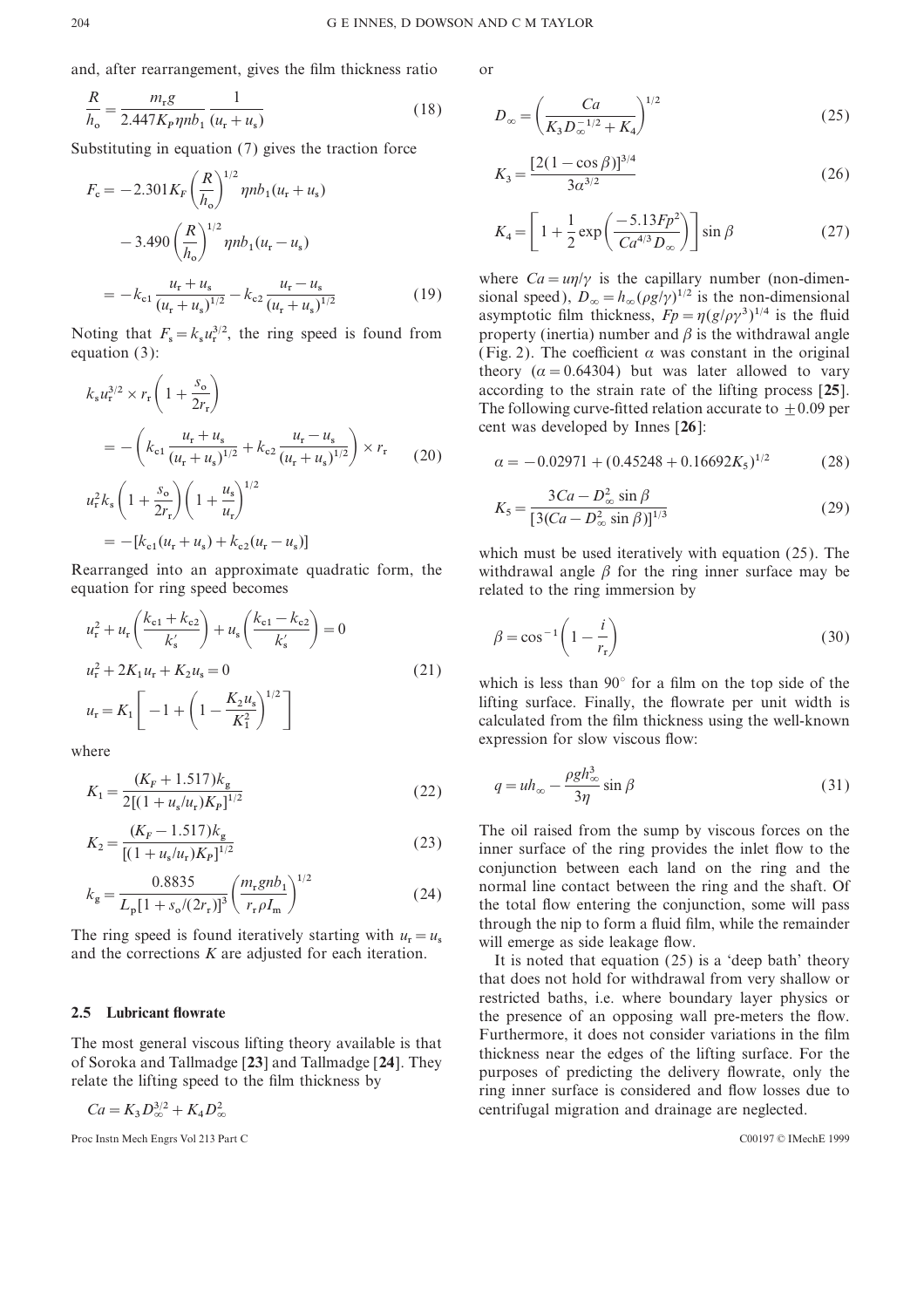# **3.1 Comparison with experiment**

The theoretical ring speed predictions are compared with experimental data of Keysell [**12**] in Fig. 5 and of

**3 DISCUSSION** empirical ring speed formula of Lemmon and Booser [11] is also shown for comparison:

$$
Re_{\rm ring} = 1.44 \left(\frac{i}{2r_{\rm r}}\right)^{-0.2} (Re_{\rm shatt})^{0.80} \tag{32}
$$

Mangles [13] in Fig. 6. Their particular ring and shaft where  $Re = u(2r)/v$  is the Reynolds number. The ring geometries were analysed using the data in Table 1. Their speed predictions by both the empirical formula and the geometries were analysed using the data in Table 1. Their speed predictions by both the empirical formula and the experiments were for isothermal conditions and first-principles model generally agree with the data to represent two different ring/shaft/fluid systems. The within 5 per cent, i.e. the probable measurement error.



**Fig. 5** Comparison of theory with the ring speed data of Keysell [**12**]



**Fig. 6** Comparison of theory with the ring speed data of Mangles [**13**]

C00197 © IMechE 1999 Proc Instn Mech Engrs Vol 213 Part C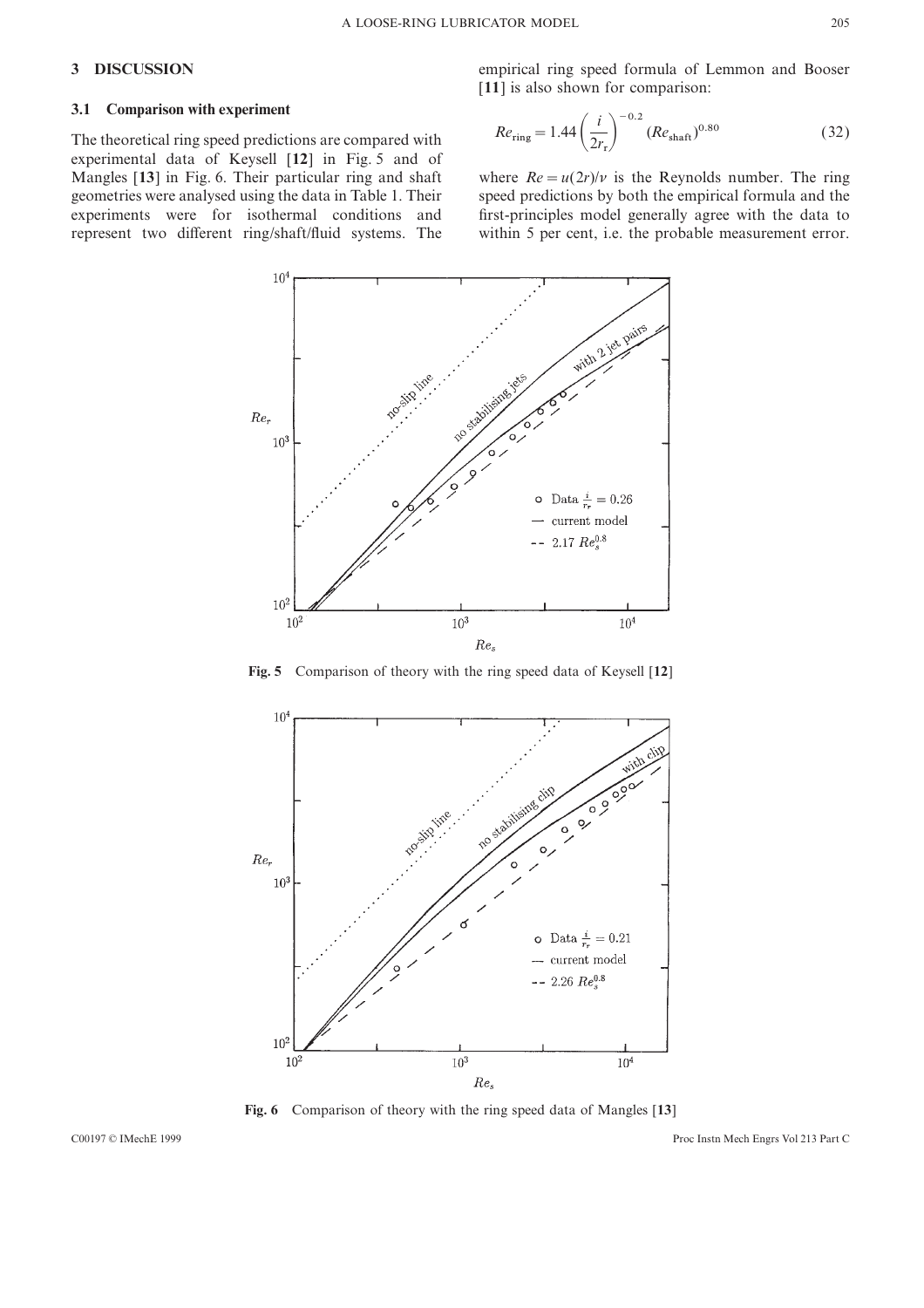

**Table 1** Lubricator dimensions and fluid properties for the experiments of Keysell [**12**] and Mangles [**13**]

| Parameter                               | Keysell             | Mangles             |
|-----------------------------------------|---------------------|---------------------|
| Ring weight $m_{\rm r}g$ (N)            | 2.5                 | 8.04                |
| Ring radius $r_r$ (mm)                  | 76.2                | 95                  |
| Ring width $b_0$ (mm)                   | 9.53                | 18                  |
| Ring width $b_1$ (mm)                   | 9.53 $(n=1)$        | 6 $(n = 2)$         |
| Ring thickness $s_0$ (mm)               | 6.35                | 10                  |
| Ring thickness $s_2$ (mm)               | $\Omega$            | 0.7                 |
| Taper angle $\phi_r$ (deg)              | $\Omega$            | 10                  |
| Immersion factor $i/r_r$                | 0.26                | 0.21                |
| Shaft radius $r_s$ (mm)                 | 25.4                | 37.5                |
| Oil density $\rho$ (kg/m <sup>3</sup> ) | 865                 | 870                 |
| Oil surface tension $\gamma$ (N/m)      | 0.031               | 0.031               |
| Oil viscosity $\nu$ (m <sup>2</sup> /s) | $40 \times 10^{-6}$ | $85 \times 10^{-6}$ |

were estimated from equation (5), using his experimental data, to have roughly tripled the sump drag owing to the formation of new boundary layers. This was readily accounted for by substituting  $k'_{\rm g} = k_{\rm g}/3$  in equations (22) and (23). Similarly, the stabilizing wire clip of Mangles and (23). Similarly, the stabilizing wire<br>essentially doubled the drag ( $k'_{\rm g} = k_{\rm g}/2$ ).

The uncorrected flowrate predictions are plotted along **Fig. 7** Ring stabilizers used by Keysell [**12**] and Mangles [**13**] with the experimental data in Fig. 8 ( Keysell ) and Fig. 9 (Mangles). Keysell used a semicircular scoop below the Some low speed data may be affected by solid–solid fric- shaft to collect the free flow of oil from the journal. The tion in the contact, which would tend to increase the ring was stabilized by two double-acting hydrostatic ring speed. The no-slip line indicates the maximum poss- bearings acting on its submerged portion. Guards were ible ring speed under dry friction conditions. The ring used to collect oil thrown off by centripetal forces and speed model is surprisingly robust, so that neglecting the care was taken to ensure that these did not influence the pumping effort and sump recirculation appears to cause ring flow. No scrapers or guides that may have restrained the ring speed to be overpredicted by only a few per the axial movement of the ring were employed. Mangles, cent. on the other hand, used a journal scraper to remove oil In order to obtain better agreement, allowances were adhering to the journal and a ring guide to provide a made for the extra drag forces present during the experi- narrow slot through which the ring had to pass and ments, notably owing to ring stabilizers (Fig. 7). These which prevented the oil deposited on the shaft from resulted in lower ring speeds than would otherwise be being thrown off and lost through the rear of the ring expected. The two pairs of stabilizing jets used by Keysell slot. Clearly the theoretical/experimental correlation will



**Fig. 8** Flowrate predictions and the data of Keysell [**12**]

Proc Instn Mech Engrs Vol 213 Part C C00197 © IMechE 1999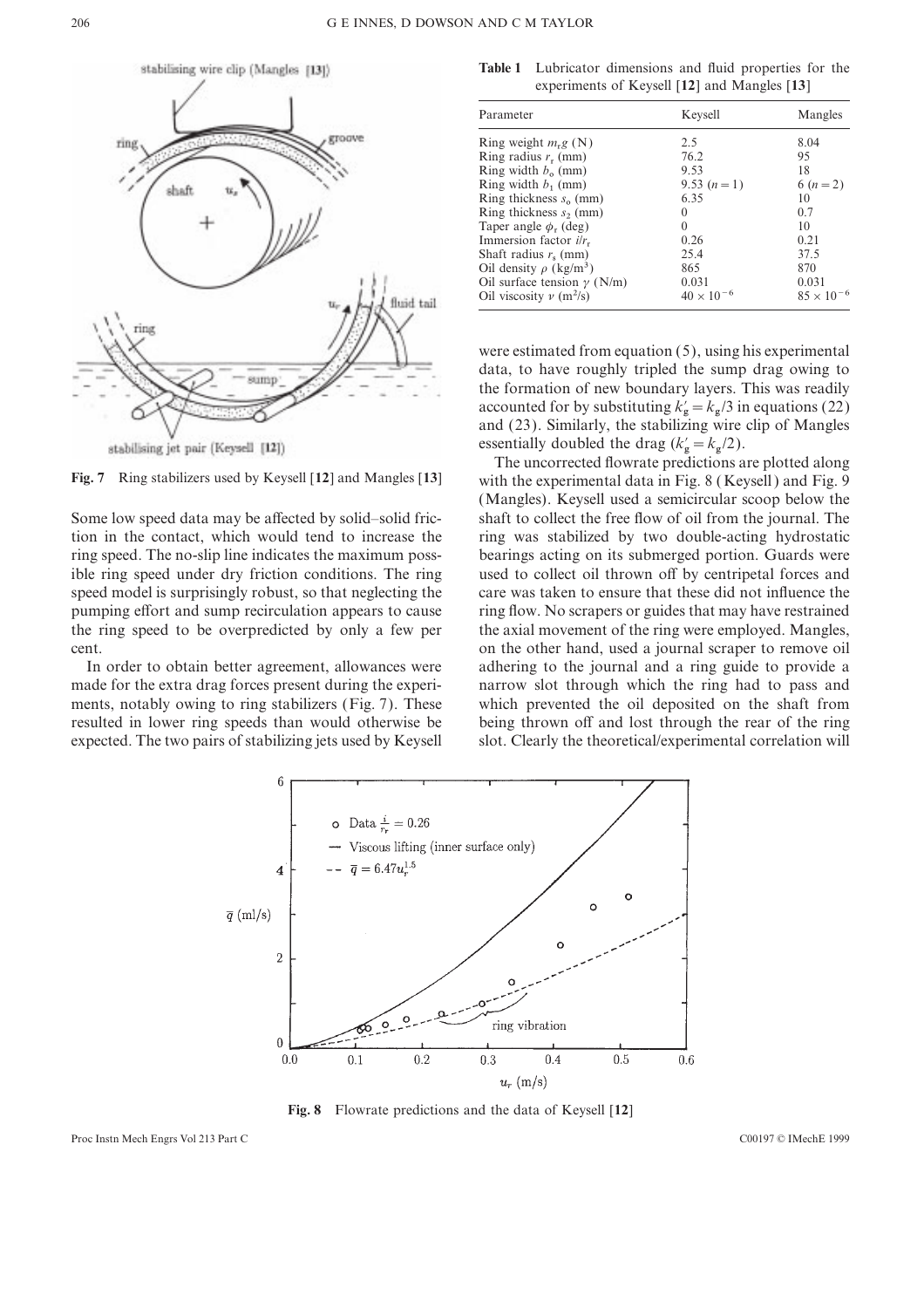

**Fig. 9** Flowrate predictions and the data of Mangles [**13**]

be affected by the efficiency of the empirical oil collection the accuracy of both the ring speed and the flowrate

surface alone appears to have lifted more than sufficient movement of fluid from the inner to the outer ring surfluid to account for the observed flowrates. Ring face. A fluid tail forms where the ring exits the sump vibration reported by Keysell appears to have reduced (Fig. 7), representing considerable flow loss. At suffic-The empirical formula of Lemmon and Booser [**11**] may which may be captured and used to augment the delivery be written as flowrate. No attempt was made to analyse the tail,

$$
\bar{q} = 0.49 \times 10^{-6} b_{\rm o} v^{0.65} u_{\rm r}^{1.5} \tag{33}
$$

where  $\bar{q}$  is in m<sup>3</sup>/s,  $b_0$  is in m,  $\nu$  is in m<sup>2</sup>/s and  $u_r$  is in where  $\bar{q}$  is in m<sup>3</sup>/s,  $b_o$  is in m,  $\nu$  is in m<sup>2</sup>/s and  $u_r$  is in discharge may be necessary to relate subambient press-<br>m/s. The predictions agree more closely with the exper- ures at the ring outer surface to f m/s. The predictions agree more closely with the experimental data than the uncorrected viscous lifting theory, although errors of 50 per cent or more are evident. calculated accurately and hence both the ring speed and However, viscous lifting theory shows the correct func- delivery flowrate will be predicted with greater accuracy. tional dependence with speed, which is encouraging since such consistent agreement has not previously been *3.2.2 Sump effects* reported.

to be considered more carefully in order to improve in ring speed. However, at high speeds the pressure

methodologies. predictions. Under high speed conditions, centrifugal In both cases, shown in Figs 8 and 9, the ring inner migration and drainage occur, resulting in a general the delivery flowrate for the indicated speeds (Fig. 8). iently high speeds it breaks up into droplets, some of written as<br>  $\bar{q} = 0.49 \times 10^{-6} b_o v^{0.65} u_i^{1.5}$  (33) although this appears to be achievable. The use of an<br>
nergy conversion equation similar to that for orifice<br>
discharge may be necessary to relate subambient press-<br> Once the flow loss is known, the pumping effort can be

The ring model used averaged quantities such as the boundary layer length *L* and immersed fraction *I*<sub>m</sub>. For very shallow immersions the boundary layer length **3.2 Further refinements** very shallow immersions the boundary layer length The loose-ring lubricator model presented here is quite<br>basic and will require several refinements to yield accu-<br>rate predictions in a number of cases. These are briefly<br>discussed below under the subheadings of flow losse rise to a measurable recirculation flowrate. Both a 'wet *3.2.1 Flow losses* ring' and 'recirculation' correction would be expected to The detailed flow on all of the lubricator surfaces needs reduce the sump drag and hence cause an increase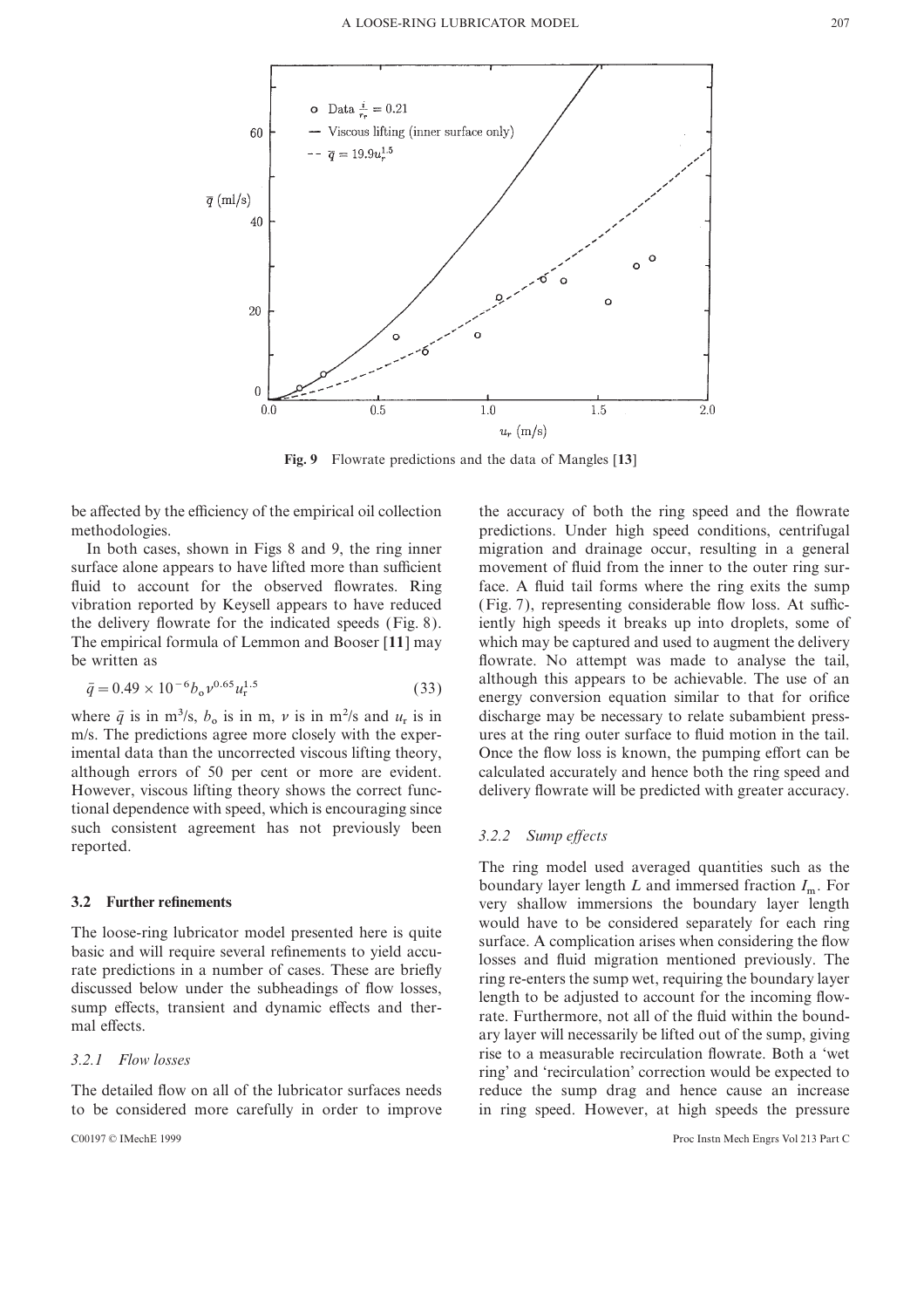variation along the curved boundary layer could cause **REFERENCES** separated flow and/or vortex flow. This would lead to extra energy dissipation not accounted for by the current **1 Karelitz, G. B.** Performance of oil-ring bearings. *Trans*. model and would be expected to cause a decrease in *ASME, J. Appl. Mechanics*, 1930, **52**, 57–70. ring speed. **2 Baudry, R. A.** and **Tichvinsky, L. M.** Performance of oil

The steady-state assumption needs to be relaxed and a *Lubricants*, 1937, Group I, Vol. 1, pp. 1–7.<br>dynamic analysis developed. The time-varying phen. 4 Hersey, M. D. Discussion of performance of oil rings. dynamic analysis developed. The time-varying phen-<br>
omena may include both fluid transients and mechanical<br>
transients, for instance the startup transient considered<br>
by Brockwell and Kleinbub [18]. These may, of course,<br>

that certain similarities exist between the dynamic behav-<br>iour of ring lubricators and hydrodynamic journal bear-<br>**7 Baudry, R. A.** Some thermal effects in oil-ring journa ings. Real rings are known to be subject to phenomena ings. *Trans*. *ASME*, 1945, **67**, 117–122. such as swinging and lateral drifting (along the shaft) **8 Blok, H.** Considérations sur le graissage par bagues. In<br>
1171 While the steady-state ring speed predictions Proceedings of Société Belge pour l'Etude du Pétrole [**17**]. While the steady-state ring speed predictions Proceedings of Societé Belge pour l'Etude appear to be robust there remains some uncertainty Conference, Brussels, February 1946, p. 20. appear to be robust, there remains some uncertainty<br>about their general validity until further investigations<br>are made.<br>The validity until further investigations<br>oiled bearings. Part 1. Engineering, 26 August 1955,<br>1955,

The thermal environment of the ring lubricator must<br>inevitably receive attention. The temperature difference<br>between shaft and ring is neglected in the analysis above<br>for the reasons stated in Section 2. However, the variation in viscosity across the film in the ring/shaft contact University of Leeds, 1968. might be expected to lead to greater slip for a hot shaft **13 Mangles, C. L.** Ring oiler performance. Final Year Project compared with the isothermal case. Such analysis is left Report, Department of Engineering, Universit compared with the isothermal case. Such analysis is left for future study. Durham, 1983.

A loose-ring lubricator model has been developed based 1984.<br>on a first-principles approach. Three-component models 16 Kense were incorporated into the analysis to provide contact machines. In Proceedings of IMechE Seminar on *Self* force, sump drag and lifted flowrate predictions. The *Contained Bearings and Their Lubrication*, November 1984. ring speed is calculated assuming steady-state balance **17 Heshmat, H.** and **Pinkus, O.** Experimental study of stable between the opposing torques generated by shaft trac- high-speed oil rings. *J*. *Tribology*, 1985, **107**, 14–22. tion and sump drag. Comparison with detailed exper-<br>imental data shows that the model predicts ring speed<br>with an accuracy similar to that of published empirical<br>formulae. In the absence of any flow loss corrections,<br>visco experimental rowtate values. A humber of remientents<br>are suggested to enable the model to be more robust,<br>particularly under high speed conditions in the presence<br>of flow losses, ring dynamic effects and thermal effects.<br> A careful case-by-case approach must still be taken until *Lubrication (SI Edition)*, 1977 (Pergamon Press, Oxford ). the model is well proven. **21 Dowson, D.** and **Whomes, T. L.** Side-leakage factors for a

Proc Instn Mech Engrs Vol 213 Part C C00197 © IMechE 1999

- 
- rings. *Mechancial Engng*, 1937, **59**, 89–92.
- **3 Baildon, E.** The performance of oil rings. In Proceedings *3.2.3 Transient and dynamic effects* of IMechE General Discussion on *Lubrication and*
	-
	-
	-
	- 7 Baudry, R. A. Some thermal effects in oil-ring journal bear-
	-
	- 268–271.
- 10 Özdas, N. and Ford, H. Oil transfer and cooling in ring-*3.2.4 Thermal effects* oiled bearings. Part 2: heat transfer tests. *Engineering*,
	-
	- Research Report, Department of Mechanical Engineering,
	-
	- **14 Davies, M. P.** and **Smith, C. S.** Investigation of ring oiled bearings. Final Year Project Report, Department of Mechanical Engineering, University of Leeds, 1986.
- **15 New, N. H.** Self contained bearing assemblies with hydrody-<br> **15 New, N. H.** Self contained bearing assemblies with hydrody-<br> **15 New, N. H.** Self contained bearing assemblies with hydrody-<br> **15 New, N. H.** Self contai *Self Contained Bearings and Their Lubrication*, November
	- 16 Keusch, W. Self contained slide bearings for large rotating
	-
	-
	-
	- of flow losses, ring dynamic effects and thermal effects. **20 Dowson, D.** and **Higginson, G. R.** *Elasto*-*Hydrodynamic*
	-